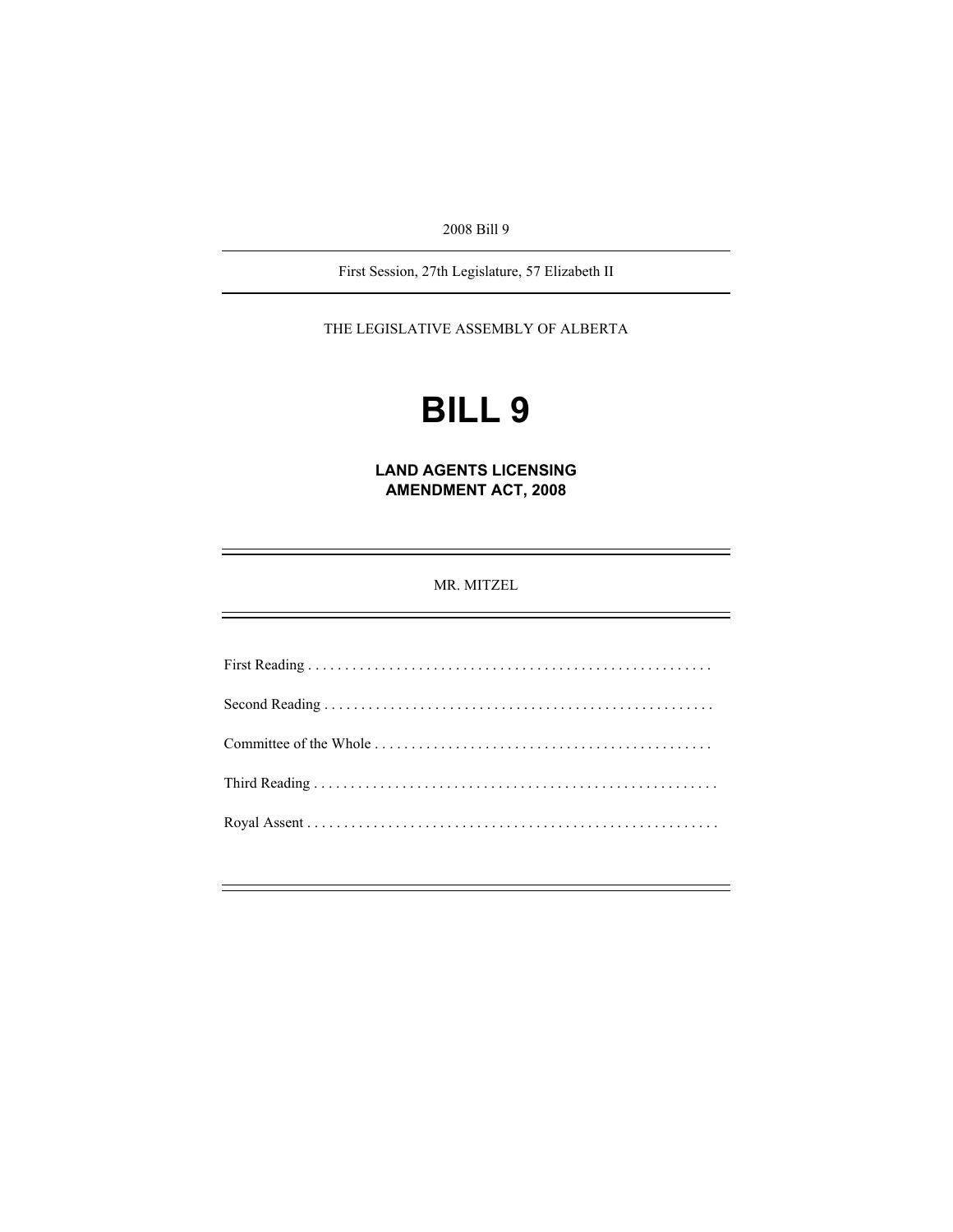*Bill 9 Mr. Mitzel* 

## **BILL 9**

2008

### **LAND AGENTS LICENSING AMENDMENT ACT, 2008**

*(Assented to , 2008)* 

HER MAJESTY, by and with the advice and consent of the Legislative Assembly of Alberta, enacts as follows:

#### **Amends RSA 2000 cL-2**

**1 The** *Land Agents Licensing Act* **is amended by this Act.**

#### **2 Section 1(c) is repealed and the following is substituted:**

 (c) "land agent" means a person who negotiates for or acquires an interest in land

**1**

- (i) on behalf of the person's employer,
- (ii) as an agent on behalf of another person, or
- (iii) on the person's own behalf;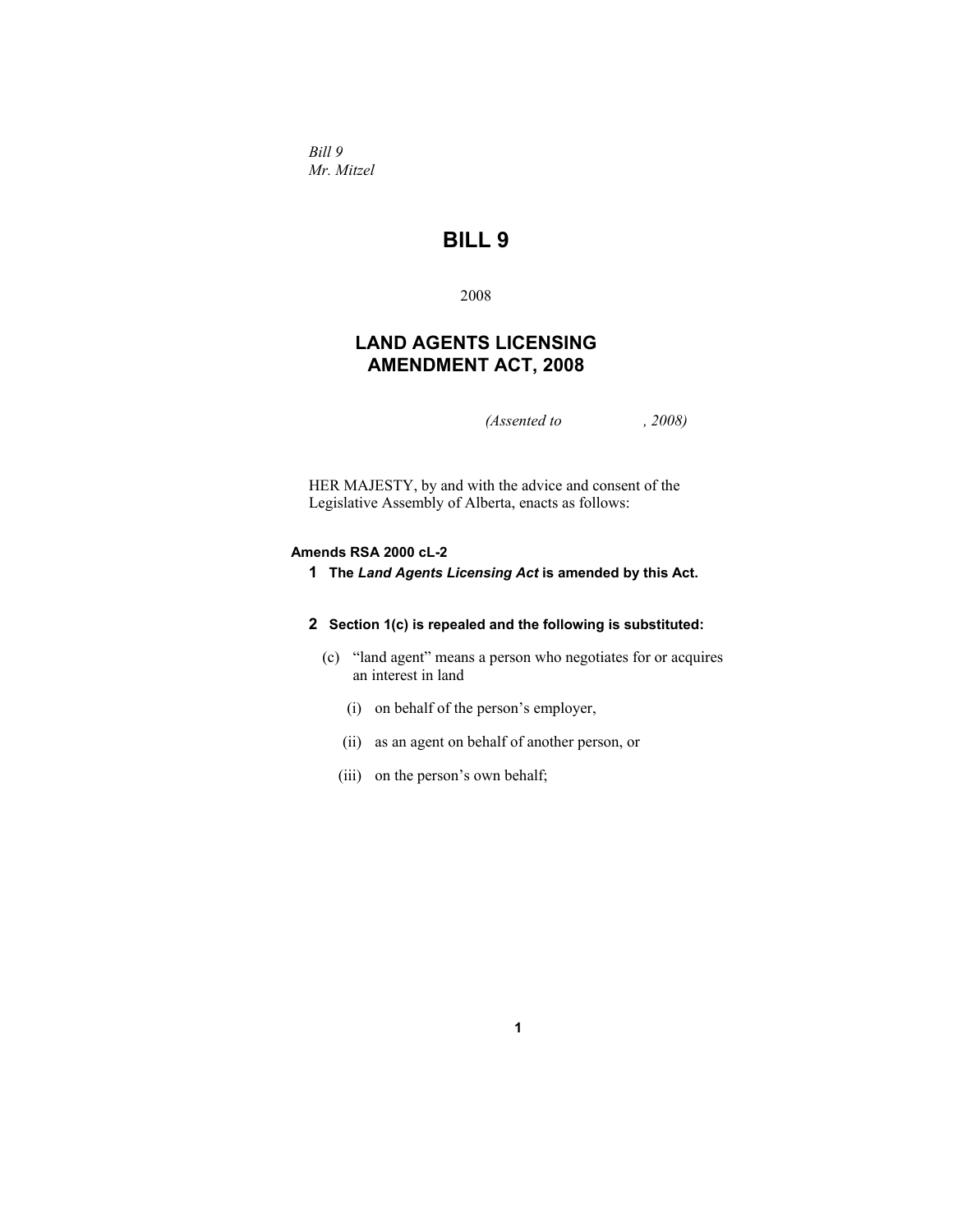#### **Explanatory Notes**

- **1** Amends chapter L-2 of the Revised Statutes of Alberta 2000.
- **2** Section 1(c) presently reads:
	- 1 In this Act,
	- *(c) "land agent" means* 
		- *(i) a person who* 
			- *(A) on behalf of the person's employer,*
			- *(B) as an agent on behalf of another person, or*
			- *(C) on the person's own behalf,*

 *negotiates for or acquires an interest in land, or* 

*(ii) a person who for a fee, which includes accepting compensation for travel and other incidental expenses, gives or offers advice to an owner or the owner's agent with respect to a negotiation for or acquisition of an interest in land;* 

**1** Explanatory Notes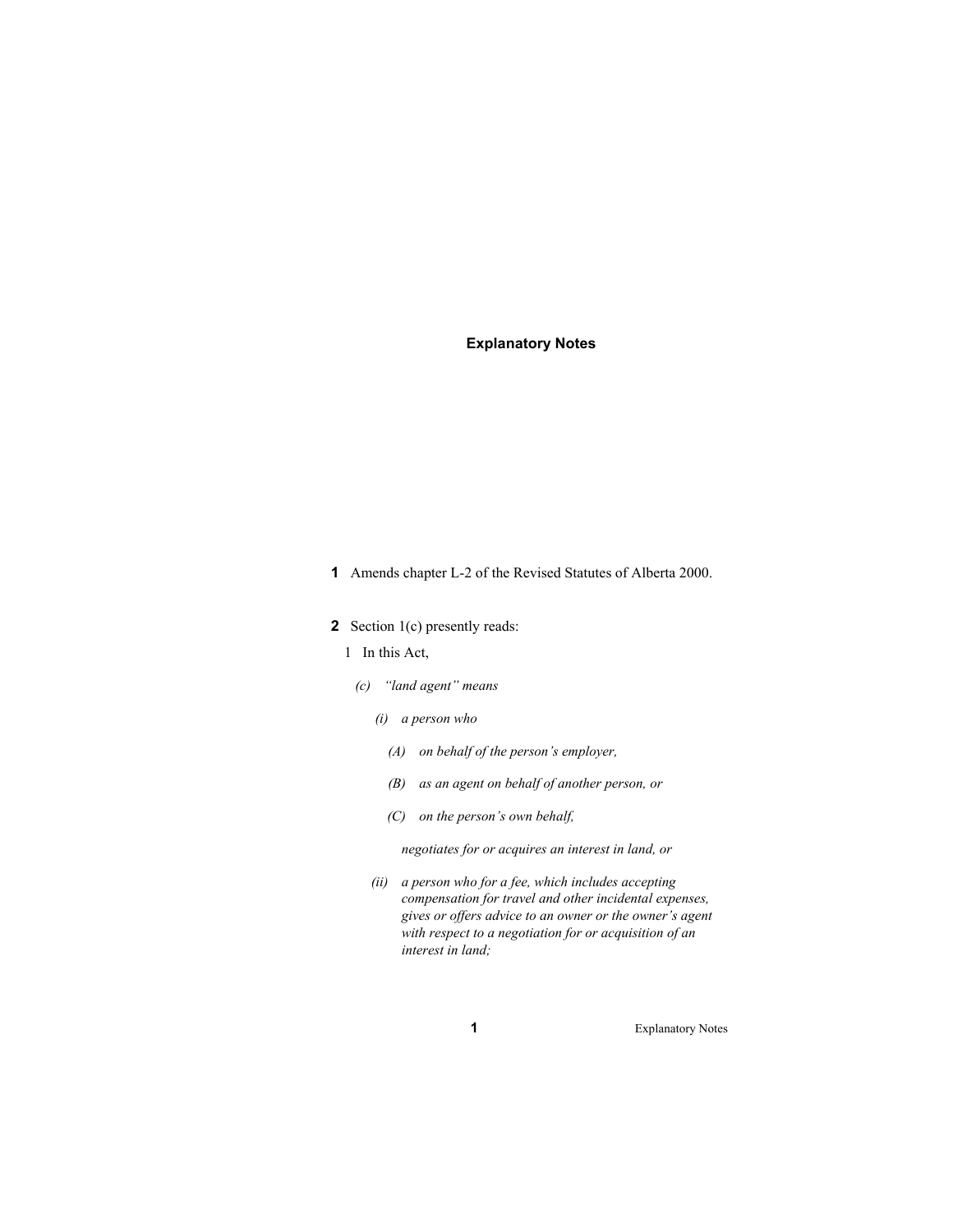**3 This Act comes into force on Proclamation.**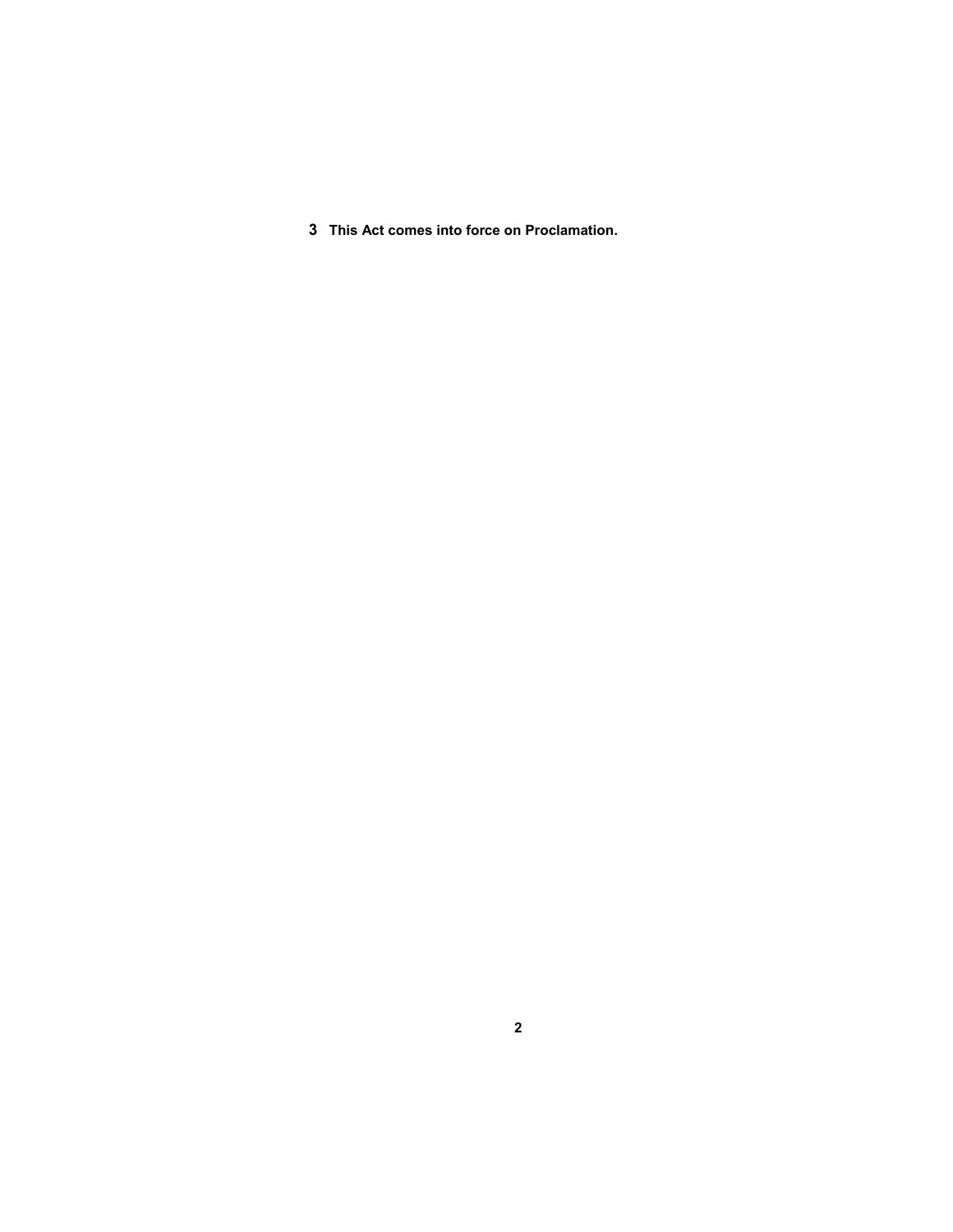Proclamation.

Explanatory Notes